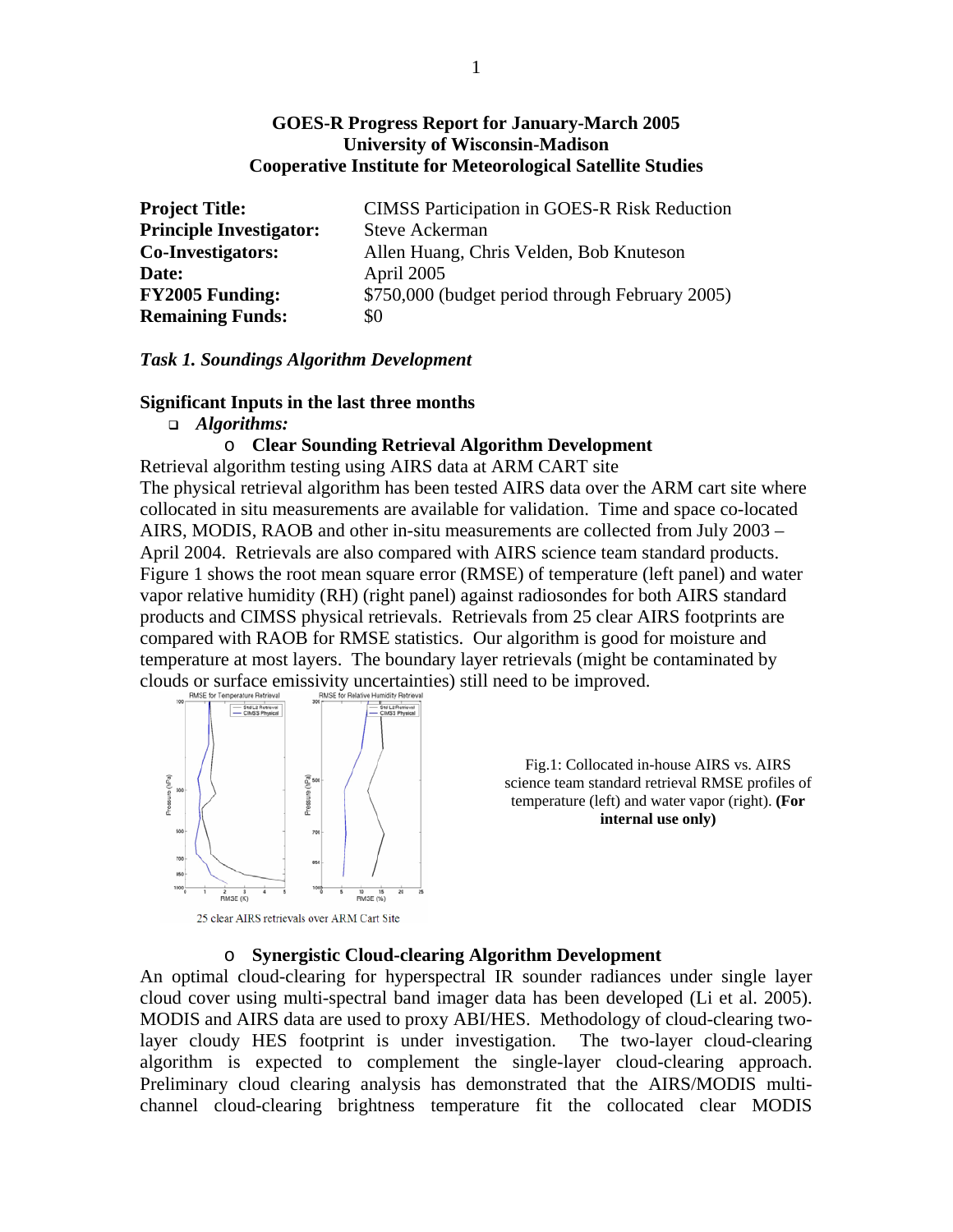measurements much better than the AIRS/AMSU (AIRS science team approach). Fig.2 is the cloud-cleared fitting error of MODIS/AIRS (in filled blue bar) and cloud-cleared RMS error of AIRS/AMSU (in open red bar) estimated one global AIRS data of 6 September 2002.



Fig. 2: AIRS/MODIS cloud-cleared brightness temperature fitting error (in filled blue bars) and AIRS/AMSU cloud-cleared brightness temperature RMS error (in open red bars) over day/land (upper left), day/ocean (upper right), night/land (lower left), and night/ocean (lower right) conditions for 6 September of 2002. ). **(For internal use only)**

#### o **Cloudy Sounding Retrieval Algorithm Development**

Another approach for dealing with clouds in IR sounding retrieval is to simulate radiances under various cloudy situations. A cloudy training date set and a realistic cloudy radiative transfer model is required for generating the cloudy regression coefficients. The cloud-top height (CTH) and soundings above the CTH will be simultaneously obtained using this approach. Preliminary results have been obtained through collaboration with Dan K Zhou (NASA/LaRC) using NASTI data, retrievals above the clouds agree well with dropsonde observations, which demonstrates the potential application of this approach in HES cloudy sounding retrieval when ABI is not available.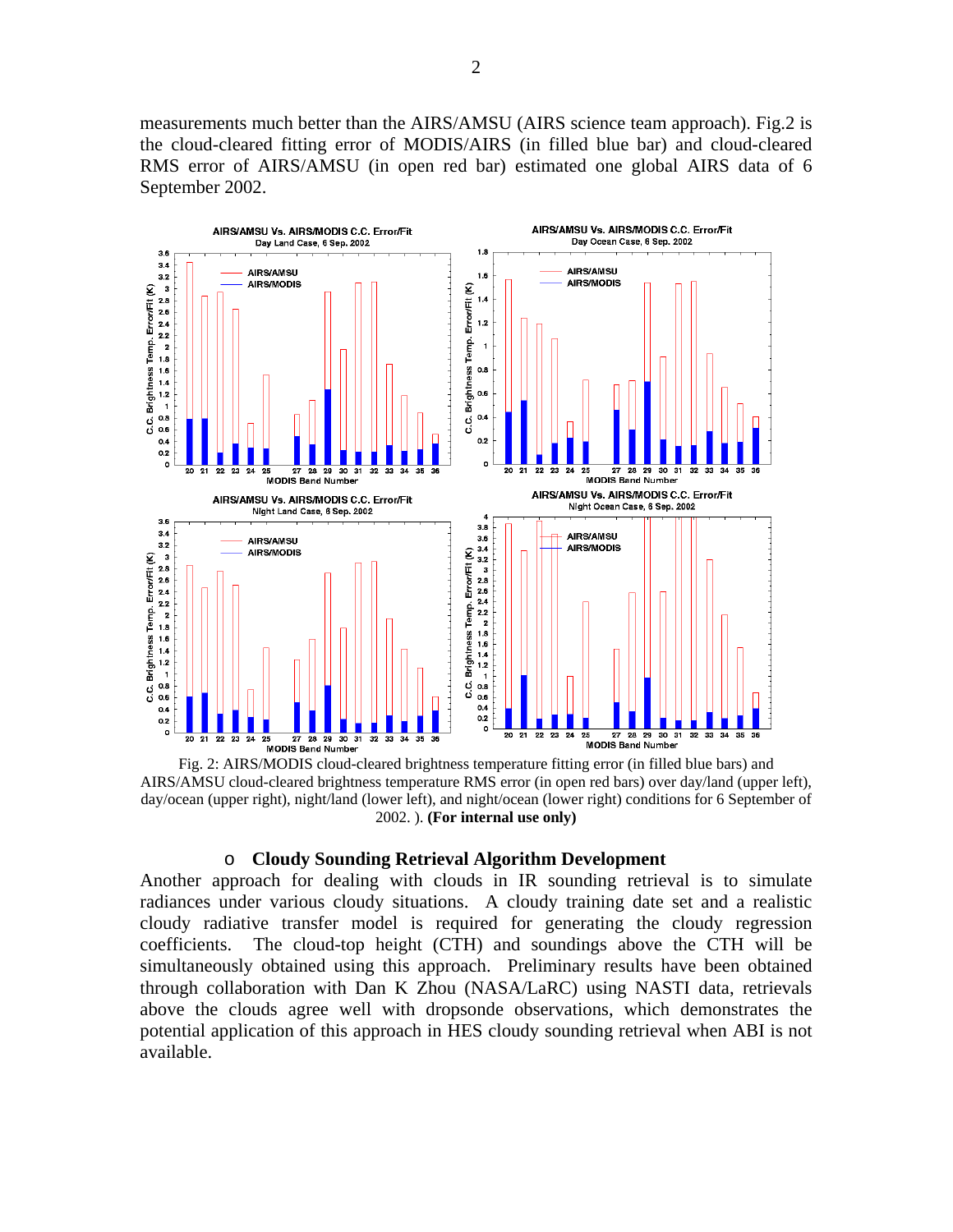# o **NWP Modeling for Geostationary hyperspectral resolution measurement simulation**

The Weather Research and Forecasting (WRF) model is adopted and used to generate a high-resolution simulation of an intense extratropical cyclone that developed off the eastern coast of North America during the Atlantic Thorpex Regional Experiment (ATREC). The model simulation was initialized at 00 UTC 05 December 2003 with 1º GFS data and then run for 24 hours on a single 1070 x 1070 grid point domain with 2-km horizontal resolution and 50 vertical sigma levels. The simulation employed the following parameterizations:

- WRF single-moment 6-class (WSM6) microphysics
- Yonsei University (YSU) planetary boundary layer
- RRTM/Dudhia radiation
- NOAH land-surface model
- Explicit convection (i.e. no cumulus parameterization)

 The ATREC domain and a representative image of the simulated composite reflectivity are shown in Fig. 3. The very fine horizontal structure of the composite reflectivity field clearly demonstrates the ability of the WRF model to simulate fine-scale atmospheric features. This infrastructure will be used in the generation of a 24 hours fine temporal and hemispheric, CONUS, and regional simulation datasets to support the algorithms development, and data processing system design and testing.



Fig. 3. (a) Geographical region covered by the  $1070x1070$  grid point domain used for the WRF simulation. (b) Simulated composite reflectivity (dbz) for 18 UTC on 05 December 2003.

# o **Cloudy Forward Model Development**

To account for the scattering and absorption effects in ice clouds and water clouds, a fast radiative transfer cloudy model for a hyperspectral IR sounder is being developed through joint efforts at the CIMSS and Texas A&M University. During this quarter the progress is summarized below:

1) We have continued to refine the implementation of the two-layer cloud model in the framework of the GIFTS fast model  $(\frac{1}{2}g)$ . By leveraging with navy MURI project we are able to develop a database, with co-I Prof. Ping Ynag of Texas A&M university, of the scattering properties of ice crystals for a spectral region spanning from 3 µm to 100 µm. Several ice crystal habits (plates, solid and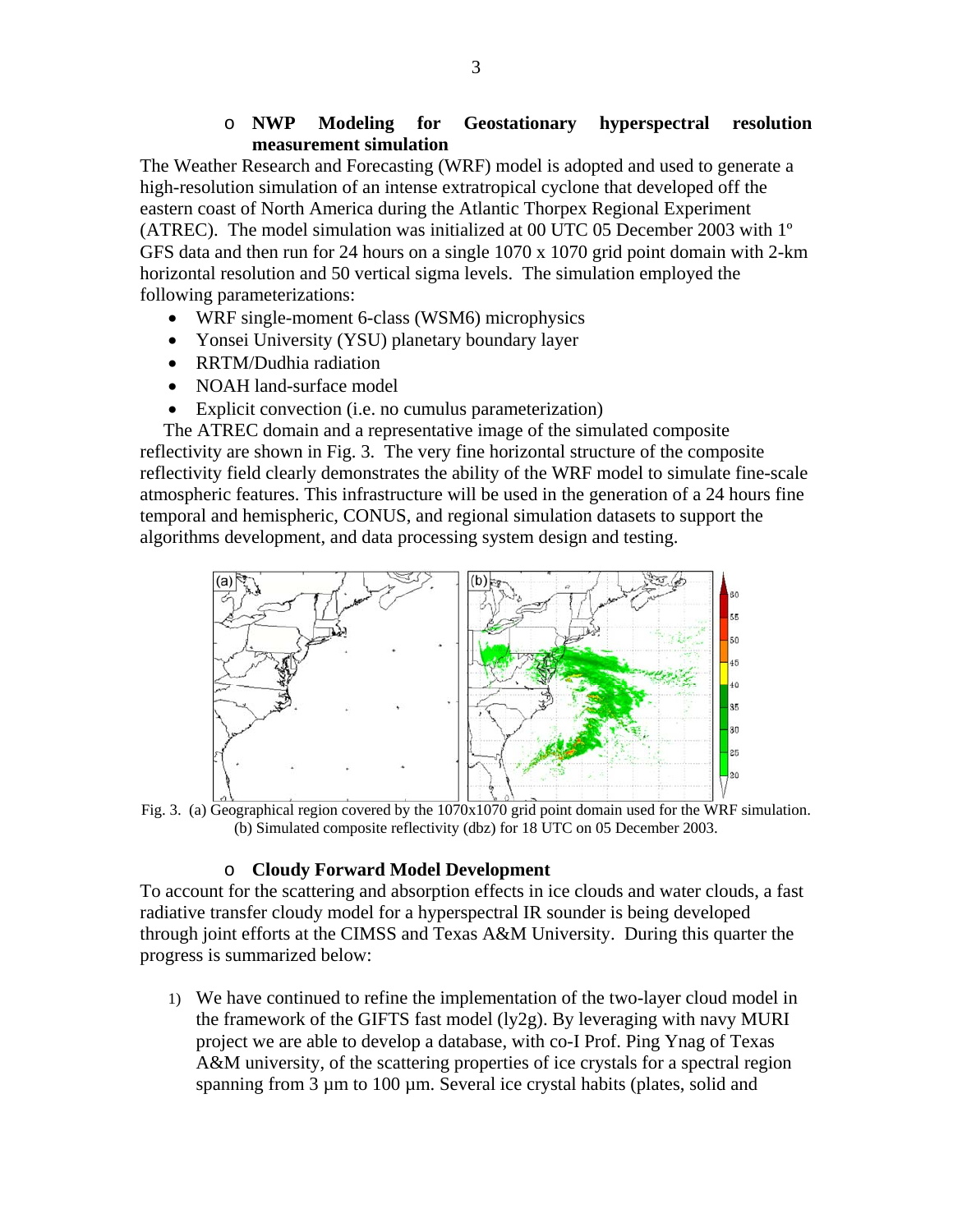hollow columns, bullet rosettes, aggregates, spheroids, and droxtals) with particle sizes ranging from 1 to 10000 µm have been accounted for in the database.

- 2) We have submitted a manuscript for publication in Applied Optics, which entitles: "Scattering and absorption database for nonspherical ice particles in the nearthrough far-infrared spectral region".
- 3) We also are preparing a publication with the tentative title of :" A Rapid and Accurate Hyperspectral Infrared Clear and Cloudy Radiative Transfer Model".

### *Publications (since 1 Oct. 2004):*

Li, J., C.-Y. Liu, H.-L. Huang, T. J. Schmit, W. P. Menzel and J. J. Gurka, 2005: Optimal cloud-clearing for AIRS radiances using MODIS, IEEE Trans. On Geoscience and Remote Sensing. (in press)

Zhou, D. K, W. L. Smith, X. Liu, A. M. Larar, H. –L. Huang, J. Li, M. J. McGill, and S. A. Mango, 2005; Thermodynamic and cloud parameter retrieval using infrared spectral data, J. Geophysical Letter (submitted).

Yang Ping, H. Wei, H-L Huang, B.A. Baum, Y. X. Hu, G.W. Kattawar, M.I. Mishchenko and Q. Fu, 2005: Scattering and absorption property database for nonspherical ice particles in the near- through far-infrared spectral region. Appl. Optics.

### **Plans for Next Three Months**

- Conduct routine algorithm working group meetings to coordinate work loads and optimize resources.
- □ To improve quarter report coordination and document progress.
- Revised all submitted publication papers.
- $\Box$  Prepare new publication papers.
- Start testing of the new two-layer cloudy forward model
- □ To derive cloud-clearing algorithm and design approaches to perform more than one-layer of cloud-clearing.
- Start to study potential approaches to consider the time continuity aspect of the geo sounding and imaging measurements
- To refine ATBD and use latest ATBD to guild algorithm development and implementation.
- $\Box$  To provide realistic dataset and algorithms for ground system data processing team to test their system performance and run through the system for prototyping demonstration.

### *Task 2. Preparation for Data Assimilation*

### **Significant Inputs in the last three months**

### *Algorithms:*

Work completed by FSU under the supervision of Prof. X. Zou, our GOES-R3 subcontractor, during the previous few quarters is summarized below: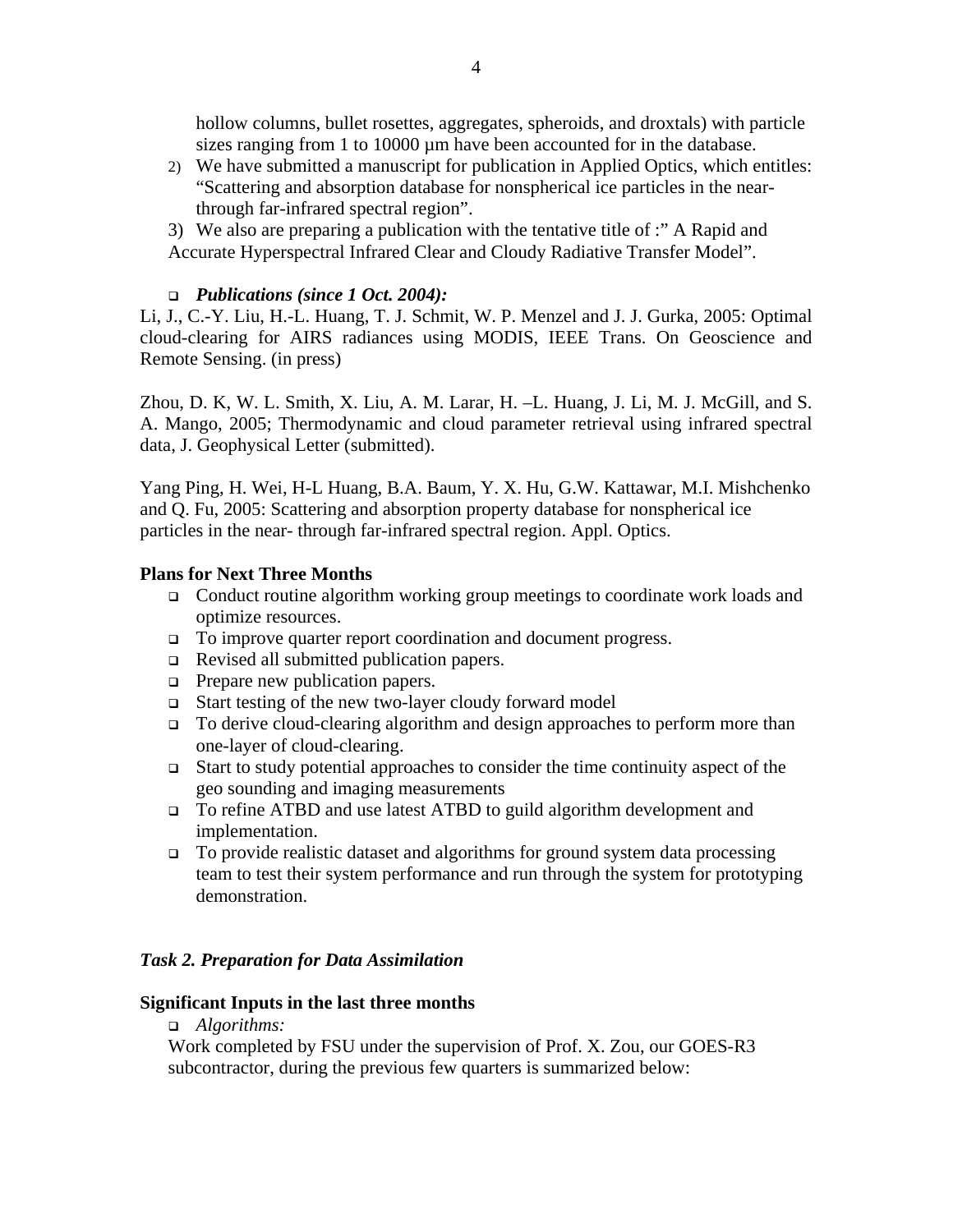Using the GIFTS clear-sky radiative transfer model, its adjoint model and a clear-sky sounding extracted from a 24-h model forecast made at 4-km resolution simulating a convective episode that took place during 12-13 June 2002, the relative sensitivity of simulated GIFTS radiances at all channels to atmospheric temperature and water vapor was calculated and shown in Figure 4. It was found that GIFTS radiance is one and half order more sensitive to temperature than to water vapor at all channels, including water vapor channels (Fig. 4a-b). The height where the maximum sensitivity to temperature only approximately (not exactly) coincides with the height at which the maximum sensitivity to water vapor is located (Fig. 4c-d).



Spectral Channel (wavenumber 1/cm)



Scaling Sensitivity Values for the Mixing Ratio Parameter

*Publications:* 

A master thesis was produced in year 2004 and  $1<sup>st</sup>$  quarter of 2005, which was entitled "Assessing the potential impact of GIFTS data to severe convective precipitation prediction" by Yorsaner (2005).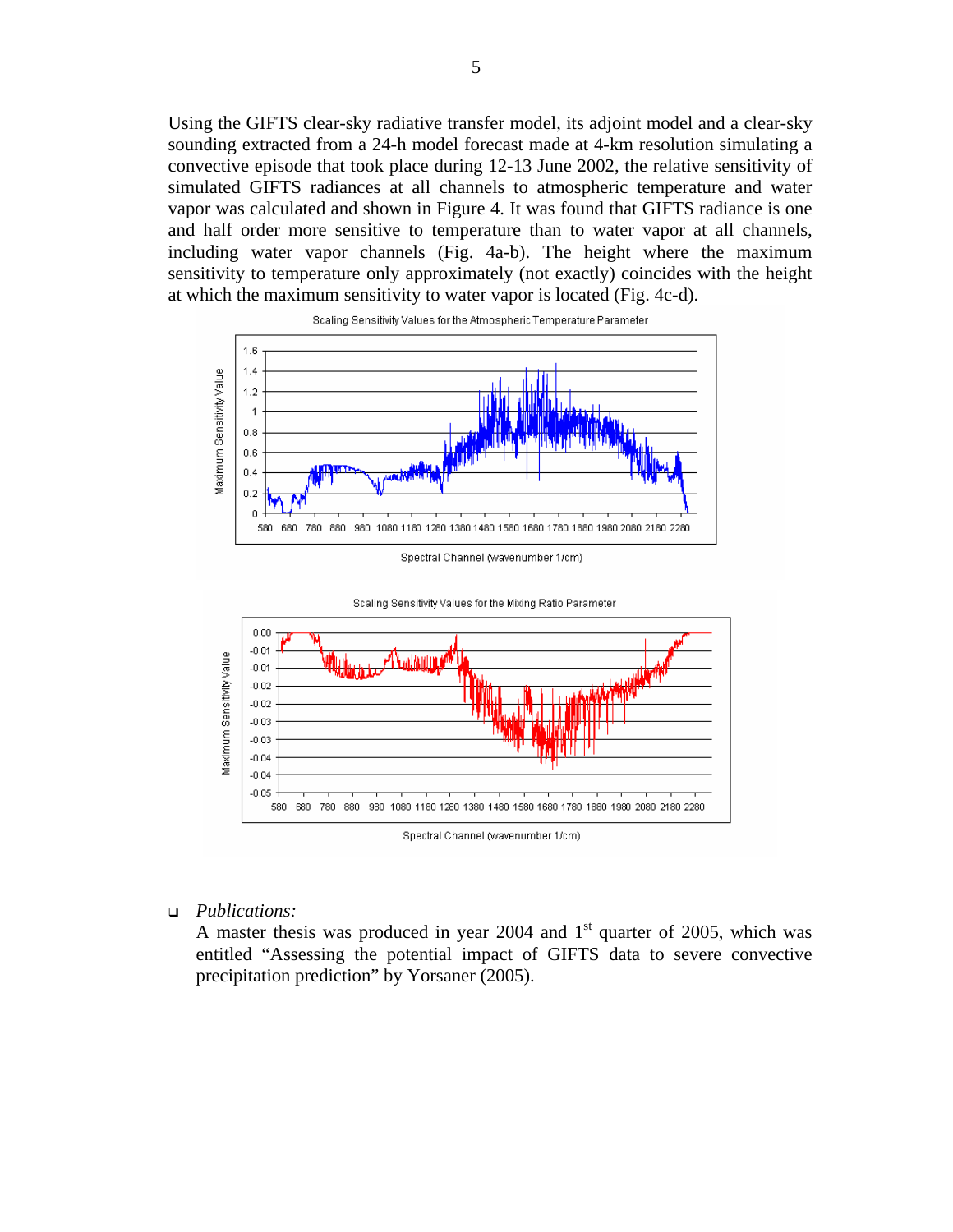

Figure 4. The relative sensitivity of simulated GIFTS radiances at all channels to the atmospheric temperature and water vapor profile.

### **Plans for Next Three Months**

- $\Box$  To conduct exercise to demonstrate MM5 adjoint capabilities to study the sensitivity of hyperspectral measurements. The MM5 adjoint model is delivered to CIMSS by Professor X. Zou of FSU.
- Prof. Zou of FSU, under subcontract agreement, will perform the following activities during the next few quarters:
	- Channel selection for improved convective QPF --- one way to optimize data assimilation approaches for HES;
	- Development of the tangent linear and adjoint operators of a cloudy radiative transfer model (RTM); and
	- Observing system simulation experiments (OSSEs) (e.g., data assimilation using simulated HES data), aiming at assessing full information content of HES for NWP data assimilation by taking advantage of time continuity of HES, and identifying risks and potential problems associated with assimilation of HES data.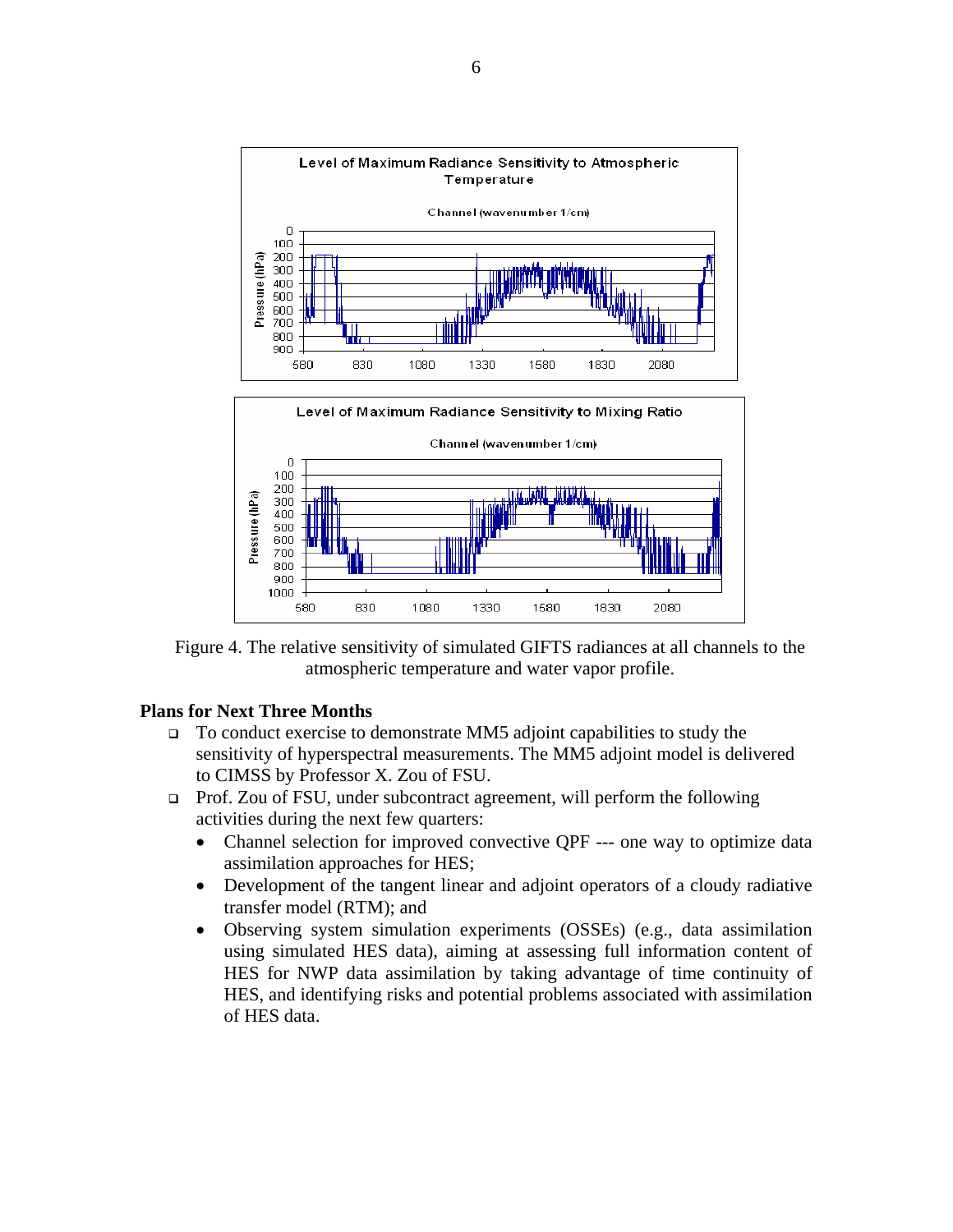## *Task 3: GOES R Winds*

Very little work was done on GOES-R winds in this reporting period. A major milestone was achieved in the last reporting period with the successful derivation of winds over the polar region from a set of AIRS moisture analyses. The winds group is now waiting on the retrieval group to provide a new set of cloud-cleared or flagged retrievals so we can better depict clouds in the moisture fields when tracking features.

## **Significant Inputs in the last three months**

Presentations: GOES-R Risk Reduction meeting in DC

Instrument guidance: Defined need for accurate cloud flags in the retrieved moisture fields for improved target selection and tracking

### **Plans for Next Three Months**

If the retrieval algorithm group gets us a new set of cloud-cleared retrievals for the case study completed in the last reporting period, we will re-derive the winds and assess the differences.

# *Task 4: GOES-R Ground System Design and Studies*

Work continues on researching and preparing algorithms, technologies and practices for dealing with the extremely large data processing volumes expected for the GOES-R HES infrared sounder. Specifically, our immediate focus areas are: the generation of simulation data using the GIFTS instrument as a specific example and forging techniques for tracking, sorting and searching data products.

# **Calibration Algorithm Refinement**

The NASA GIFTS instrument was undergoing system integration during this quarter at Utah State University. The GIFTS sensor is being used to demonstrate algorithms suitable for the ground data processing of this HES-like instrument. One of the accomplishments of this quarter was the presentation at the AMS meeting of the science and performance algorithm tradeoffs between two key data processing approaches. Both approaches provide similar accuracy but one has a significant advantage in flexibility and simplicity (Knuteson et al. 2005).

### **Metadata**

A plan to inject metadata at data inception into processing systems was developed (based on the characterization of metadata as ephemeral data (1)) and a way of tracking and enhancing it as it moves through processing stages was proposed. The metadata format is a global attribute list followed by a per-variable attribute list, adhering to relevant NetCDF and UDUnit metadata standards (http://www.unidata.ucar.edu/). Investigations into lightweight generation and tracking of universally unique identifiers (UUIDs) also started.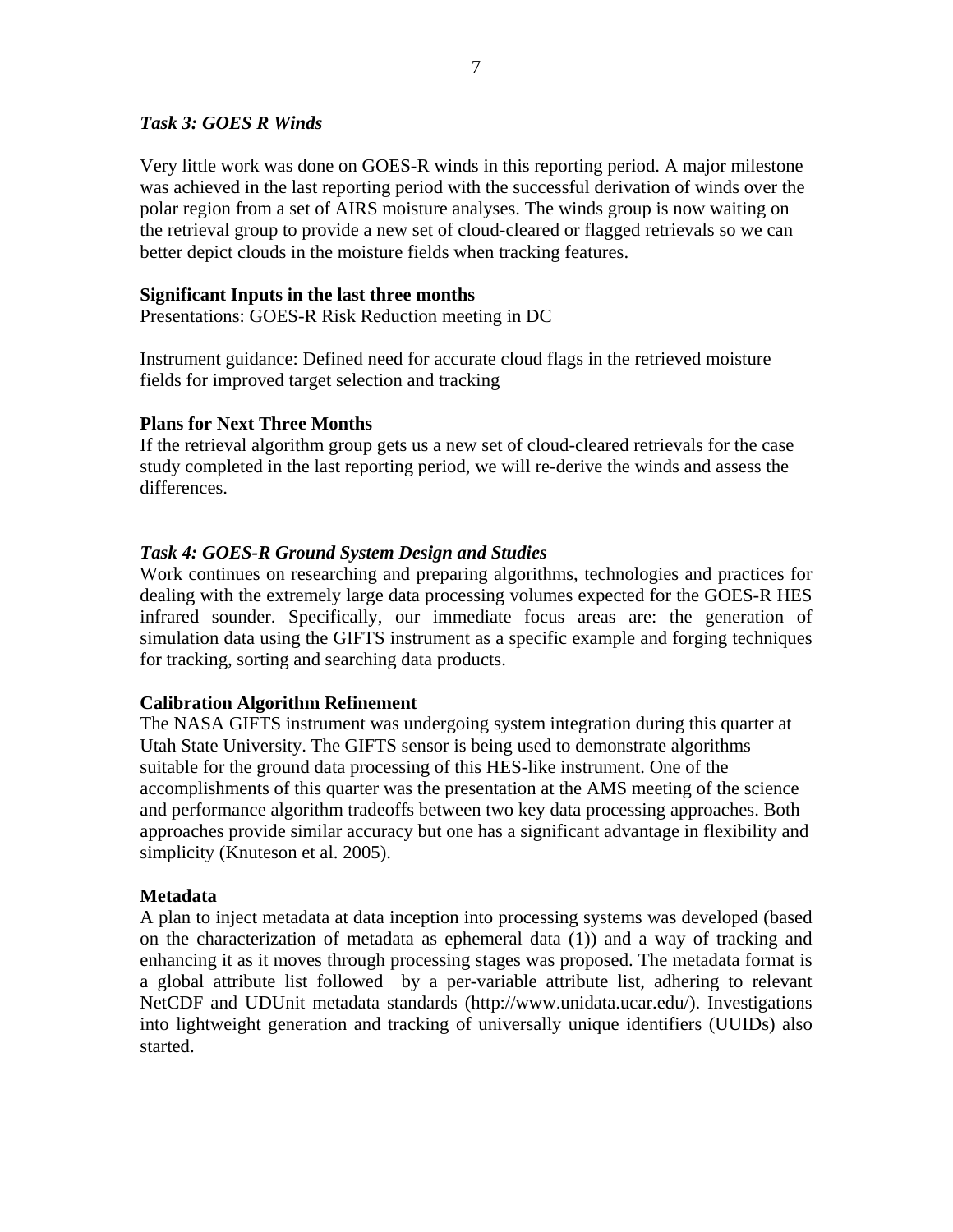### **Data generation and management**

A plan is underway to generate up to 24 hours of simulated GIFTS data, using a WRF model at GIFTS resolution – 4 km sq per pixel - over North America, or using a reduced resolution over the entire disc. A modified version of a forward infrared radiative transfer model will then translate this 24 hour dataset into TOA radiances, which would be fed through the GIFTS FTS simulator to produce interferograms as seen from the instrument.

The purpose of this exercise is as much to test the Level0 – Level1 processing pipeline being implemented under separate funding (NOAA OSD) as it is to push the development of infrastructure - both hardware and software - for dealing with GIFTS/GOES-R anticipated data volumes, and to provide a demonstration of processing and visualization capability.

# **Testing software in anticipation of an automated processing pipeline assembler**

A set of test scripts was written which will form the core of a full testing environment. These lightweight scripts interface to a component pipeline with an external set of datafiles, but are programmed so as to provide potentially greater flexibility – namely, to match data feeds with the announced capabilities of the pipeline modules, thus allowing an eventual automated assembly procedure.

### **Significant Inputs in the last three months**

### **Publications:**

*Calibration Algorithm Accuracy Versus Efficiency Tradeoffs For a Geosynchronous Imaging Fourier Transform Spectrometer* R. O. Knuteson et al, 21st Conference on Interactive Information Processing Systems (IIPS) for Meteorology, Oceanography, and Hydrology - 2005 AMS Annual meeting

# **Plans for Next Three Months**

Produce and process 6 hours of simulated GIFTS data in anticipation of the eventual 24 hours simulation goal. We expect this shorter term simulation run to uncover issues not yet identified, and to move on solving these issues. This simulation will be released to the GOES-R research community for use, review and commentary.

Produce and test variants of the radiometric calibration algorithm on the test data, planned for publication in SPIE Aug 2005 meeting. Continue work on testing system, with the above tests in mind, also focusing on developing underlying scripting/metadata/automation technologies. This testing software will be used in the evaluation of the significant amounts of data produced by the GIFTS in Thermal Vacuum testing in late 2005.

Investigate a prototype software module for metadata tracking, to merge in and demonstrate with our growing processing software code-base.